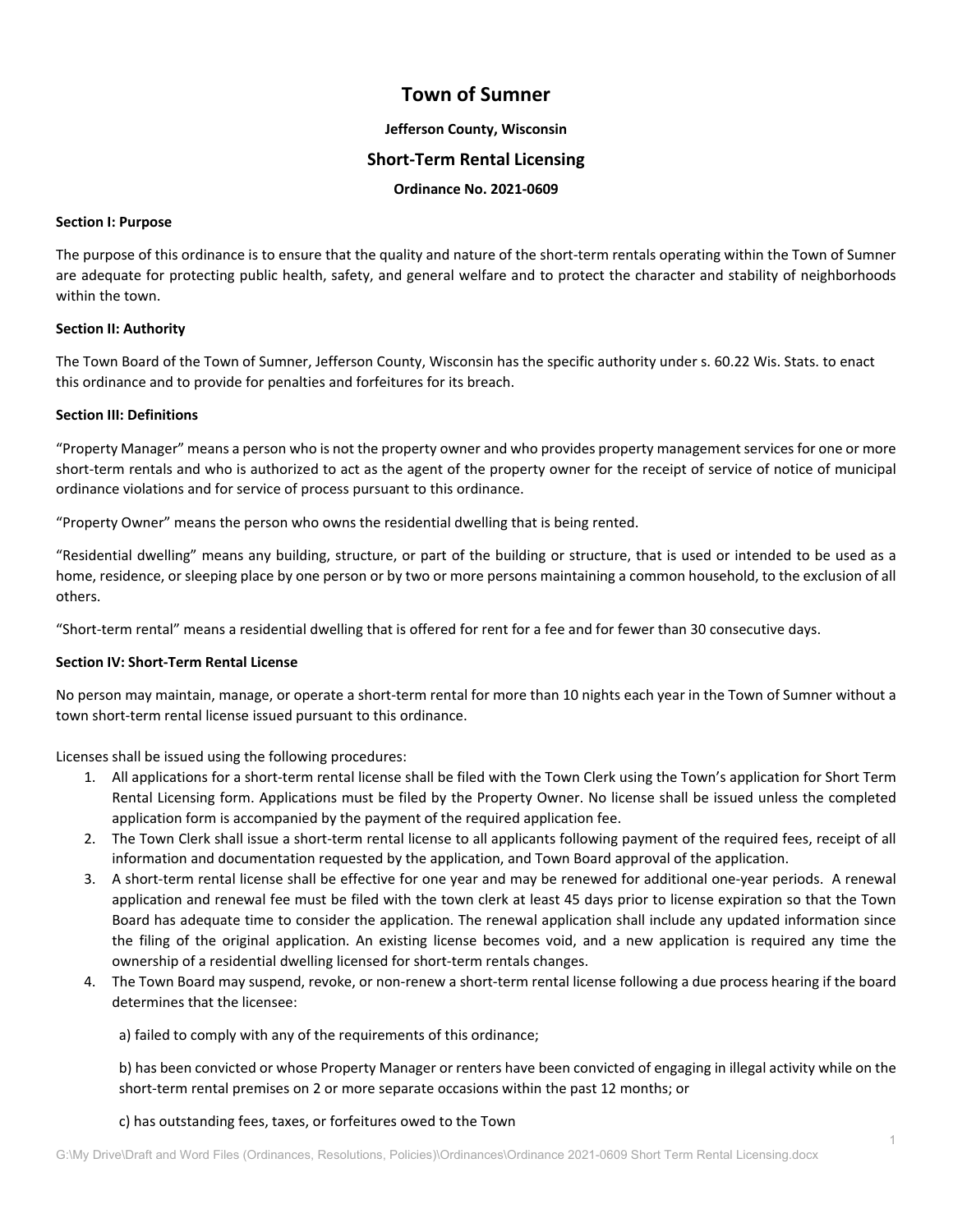# **Section V: Operation of a Short‐Term Rental**

Each short-term rental shall comply with all the following requirements:

- 1. No residential dwelling may be rented for a period of 6 or fewer days.
- 2. If a residential dwelling is rented for periods of more than 6 but fewer than 29 consecutive days, the total number of days within any consecutive 365-day period that the dwelling may be rented shall not exceed 180 days.
- 3. The Property Owner or Property Manager shall notify the town clerk in writing when the first rental within a 365‐day period begins.
- 4. No recreational vehicle, camper, tent, or other temporary lodging arrangement shall be permitted on site as a means of providing additional accommodations for paying guests or other invitees.
- 5. Any outdoor event held at the short-term rental shall last no longer than one day occurring between the hours of 8:00 am and 11:00 pm. At minimum, a seven consecutive day interval must occur between outdoor events held at the short‐term rental. Any activities occurring at the short-term rental shall comply with other applicable noise regulations.
- 6. A local Property Manager must be designated for contact purposes and his or her name must be included in the application filed with the Town Clerk. The local Property Manger must reside within thirty (30) miles of the short-term rental property and must be available at all times the property is rented. The Property Owner must notify the Town Clerk within 48 hours of any change in the Property Manager's contact information for the short-term rental and submit the revised contact information to the Town Clerk within the same time period.
- 7. The Property Owner or Property Manager must enforce the clean‐up of pet waste from pets of property renters that may be left on the town right‐of‐way, town roads, or outside the rented property boundaries.
- 8. The Property Owner or Property Manager must enforce parking limits to the driveway and property boundaries of the property rental. No overflow parking can block town roads or prevent the flow of traffic or emergency vehicle access.
- 9. The Property Owner or Property Manager must enforce maintenance of solid waste clean-up and containment to a waste management company solid waste container. No overflow waste may be left at the end of driveways, on the town rights‐of‐ way, or town roads. If overflow waste left outside a proper container becomes an issue, the Property Owner may be required by the town to purchase a larger or additional waste management company container to hold the extra waste.
- 10. The Property Owner or Property Manager must administer thorough cleaning and sanitization of the property after checkout of each property renter and take measures where appropriate to safeguard against the spread of COVID and other viral disease.
- 11. Each short-term rental shall maintain a register and require all guests to register with their actual names and addresses. The register shall be kept on file for a period of 10 years. The register shall also include the time‐period for the rental and the monetary amount or consideration paid for the rental.
- 12. Each short-term rental shall hold a valid State of Wisconsin Tourist Rooming House License and shall provide proof of such license by attaching a copy to the initial license application and all subsequent renewal applications.
- 13. All rentals shall be subject to the Town of Sumner Room Tax Ordinance [if applicable].
- 14. The Property Owner shall have and maintain homeowner'sliability or business liability insurance with a coverage limit no less than \$500,000 for the premises that are used for short‐term rental and shall provide written evidence of such insurance to the Town Clerk.

# **Section VII: Fees**

Short-term Rental License and Application Fee: \$500 (five hundred) dollars to be paid annually

# **Section VI: Penalties**

Any person, partnership, corporation, or other legal entity that fails to comply with the provisions of this ordinance shall, upon conviction, pay a graduated forfeiture according to the following schedule:

- 1) First Offense = \$250
- 2) Second Offense = \$500
- 3) Third Offense = \$750
- 4) Fourth and Subsequent Offenses = \$1000